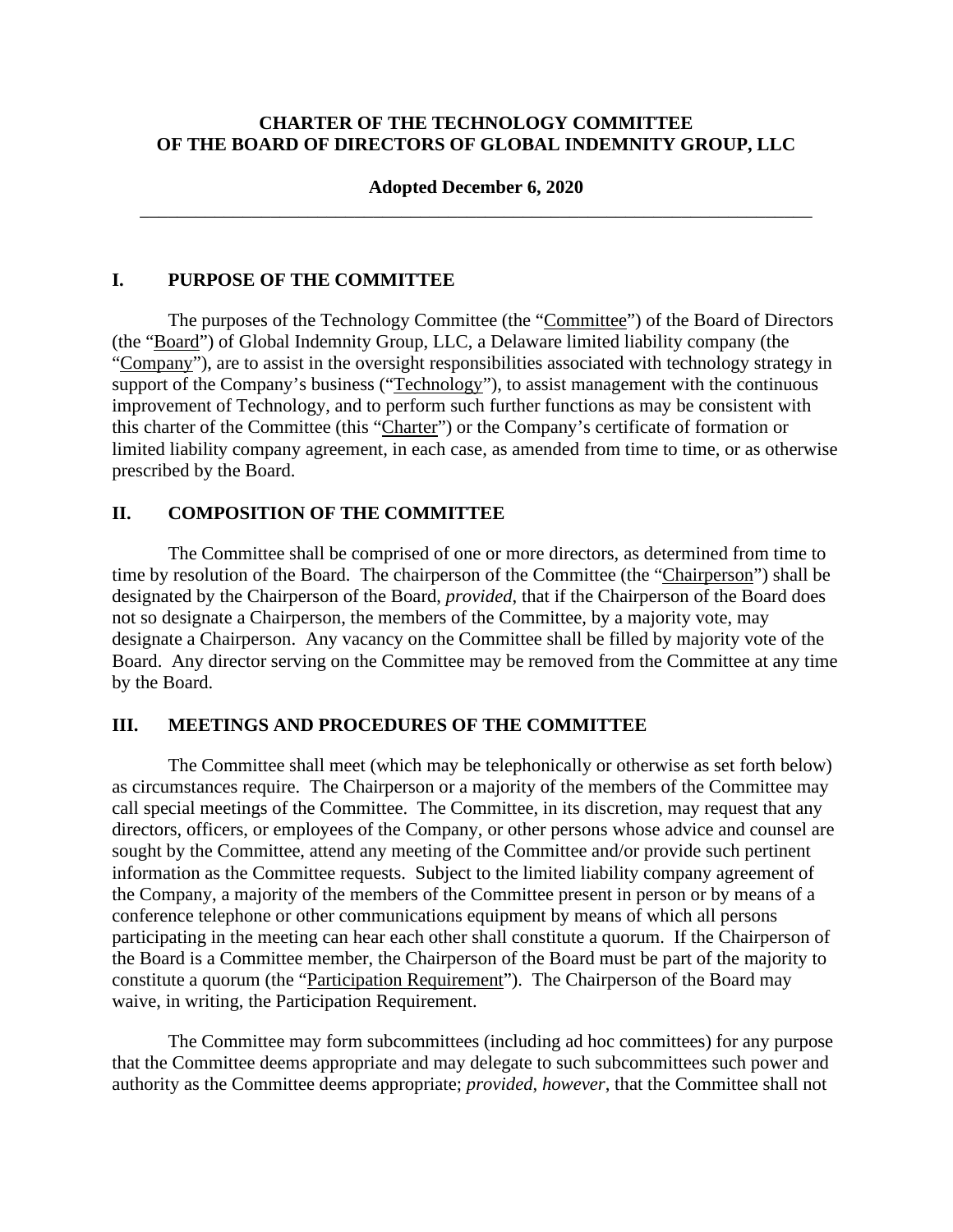delegate to a subcommittee any power or authority required by any law, regulation or listing standard to be exercised by the Committee as a whole.

At each regularly scheduled meeting of the Board, or at such earlier time as the Committee may determine to be appropriate, the Committee shall deliver or cause to be delivered a report to the Board that describes all of the material actions taken by the Committee since the prior report delivered to the Board. The Committee shall keep written minutes of its meetings, which minutes shall be maintained with the books and records of the Company.

The Committee shall fix its own rules of procedure, which shall be consistent with the Company's limited liability company agreement and this Charter, in each case, as amended from time to time.

### **IV. DUTIES, RESPONSIBILITIES AND AUTHORITY OF THE COMMITTEE**

The Committee shall have the following duties, responsibilities and authority:

(i) To review Technology and general industry trends that could affect Technology and related investments.

(ii) To review the Company's technology infrastructure and monitor advances in technology to be able to work with management on new artificial intelligence and Insurtech advances.

(iii) To monitor the Company's effectiveness in capturing value from

technology.

(iv) To evaluate the soundness/risks associated with Technology.

(v) To review and discuss with management Technology policies, standards

and controls.

(vi) To review Technology budget and expenditures.

(vii) To perform such other duties and responsibilities as may be assigned to the Committee, from time to time, by the Board.

### **V. EVALUATION OF THE COMMITTEE**

The Committee shall, no less frequently than annually, evaluate its performance. In conducting this review, the Committee shall evaluate whether this Charter appropriately addresses the matters that are or should be within its scope and shall recommend such changes as it deems necessary or appropriate. The Committee shall address all matters that the Committee considers relevant to its performance, including at least the following: the adequacy, appropriateness and quality of the information and recommendations presented by the Committee to the Board, the manner in which they were discussed or debated, and whether the number and length of meetings of the Committee were adequate for the Committee to complete its work in a thorough and thoughtful manner.